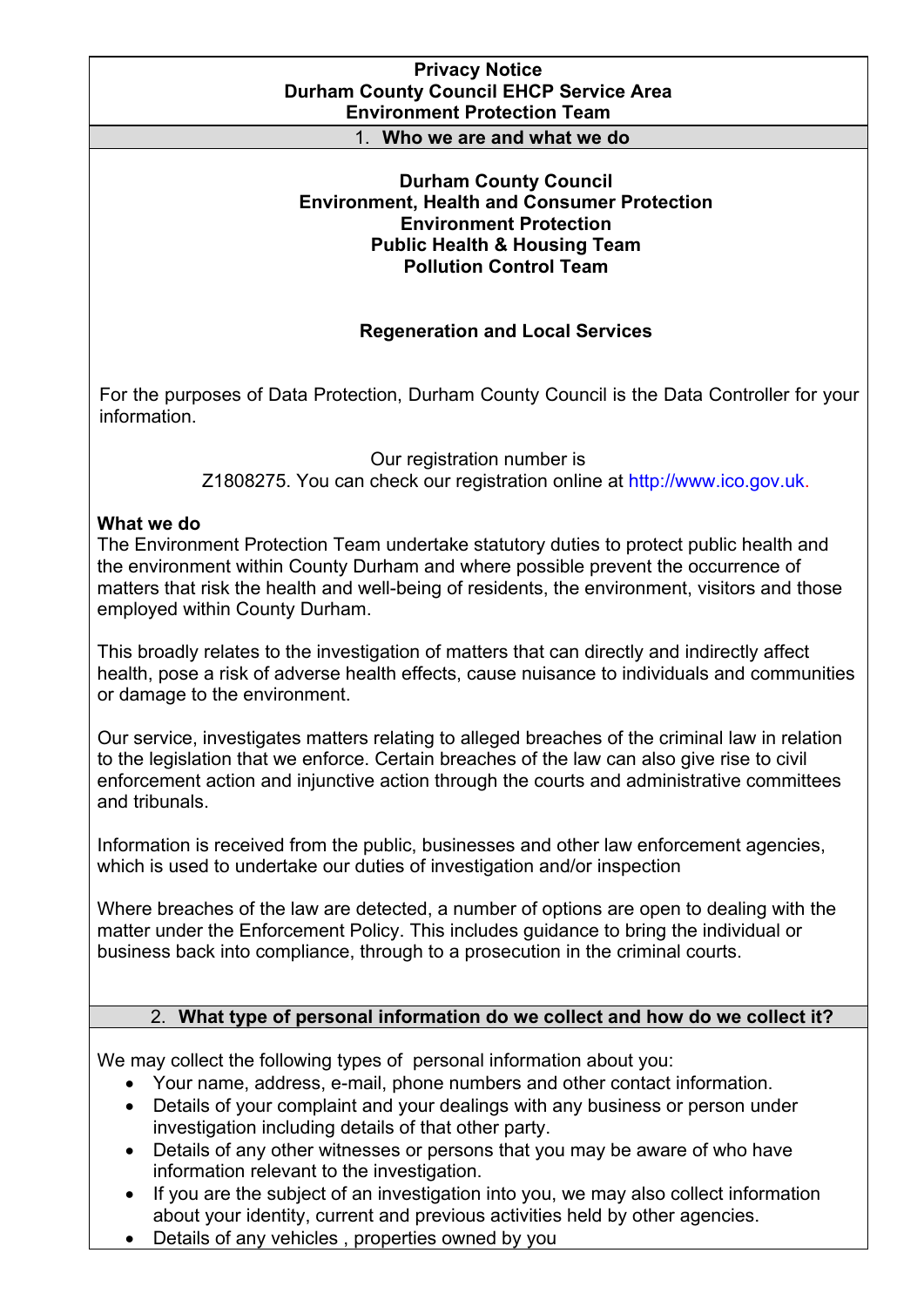- Details of any previous complaints, investigations or convictions
- Special category data\*

\***Special Category Data**, which our service may obtain, is any personal information that may include one or more of these categories.

- Criminal Convictions
- Racial or ethnic origin
- Political beliefs
- Genetic data
- Biometric data ( for example fingerprints, facial images, DNA)
- Health Data

Examples of special category date may include:

- Domestic noise complaints referred to EHCP by the Police, that include personal information e.g. criminal conviction
- Health data in respect of housing disrepair complaints

## **We may collect information about you in a number of ways:**

- Information may be provided directly by you, when you contact us, during a telephone call, by letter, e-mail, through a face-to-face meeting, interview or making a noise recording.
- Information may be obtained through the exercise of our statutory powers to obtain information about you, from other parties holding the information. The legislation under which officers are granted these powers is listed within the Durham County Council scheme of delegation within the Constitution, which can be found on the DCC website.
- This information may be formalised within a witness statement, which could be used in legal proceedings against another person or a business and shared with our agencies or in court or other tribunal.

## **3. What is our power to obtain and use the personal data?**

Much of the work of the Environment Protection Team relates to activities conducted for the purposes of the prevention and detection of crime and the apprehension and prosecution of offenders.

## *When we collect and use your personal information we rely on one of the following:*

**Lawful Basis (Article 6)**

- Processing is necessary for compliance with a legal obligation to which the controller is subject.
- processing is necessary for the performance of a task carried out in the public interest or in the exercise of official authority vested in the controller
- processing is necessary for the purposes of the legitimate interests pursued by the controller or by a third party, except where such interests are overridden by the interests or fundamental rights and freedoms of the data subject which require protection of personal data, in particular where the data subject is a child.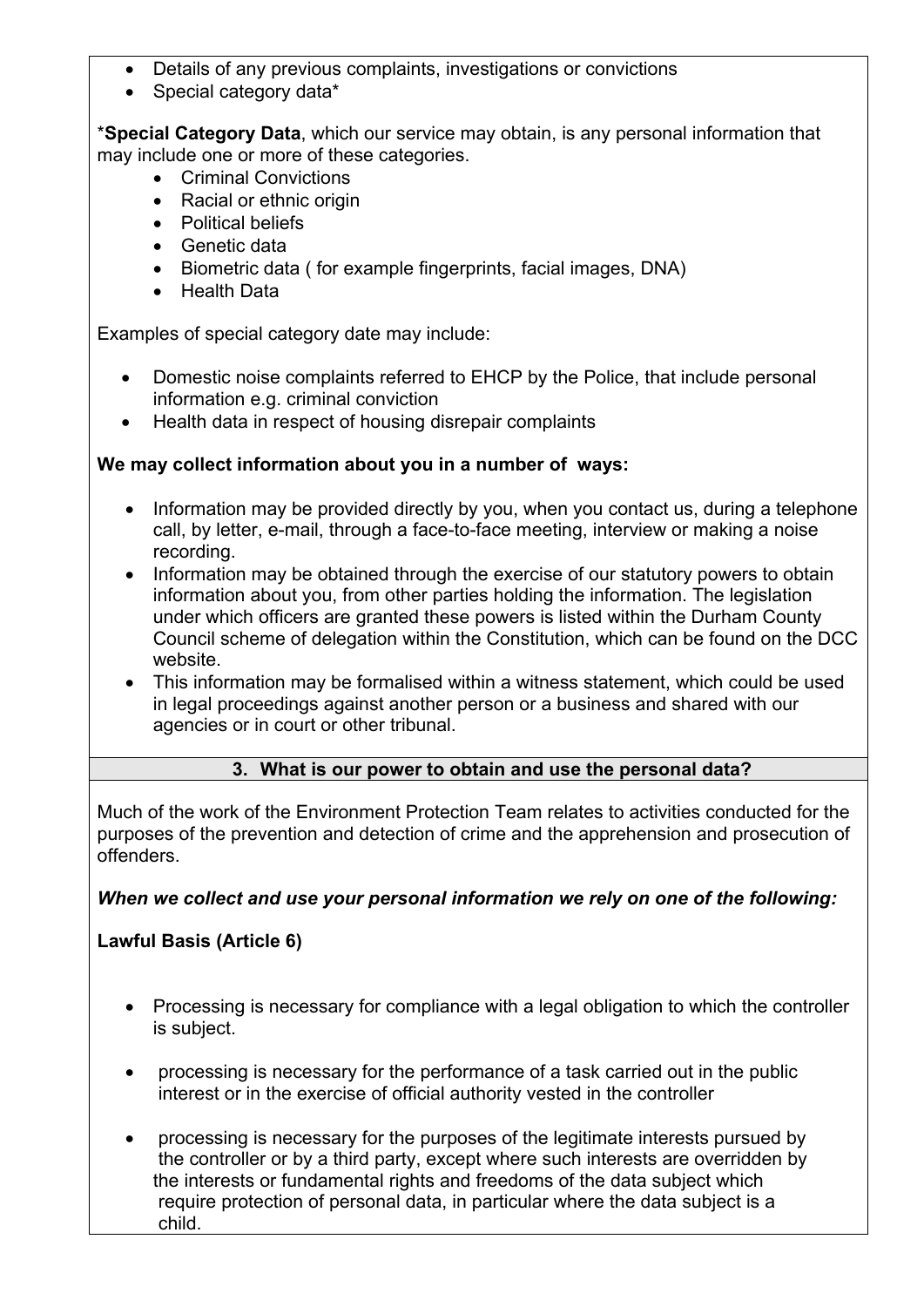**On limited occasions, the Environment Protection team may come into possession of special category data.**

# **Special Category Data**

# **Article 9**

Applicable Conditions for processing special category data are known under Article 9.

When we collect special category personal information we rely on one of the following:

- Processing is necessary for the establishment, exercise or defence of legal claims or whenever courts are acting in their judicial capacity.
- Processing is necessary for reasons of substantial public interest e.g. to prevent or limit a public safety issue.

We collect and use personal data to deliver the services of the Environment Protection Team to the public and businesses. In providing this service, this activity is considered as being in the public interest and for reasons of official authority.

# 4. **What is your personal information used for?**

The Environment Protection Team, collects and processes information about you for the following purposes*:*

- To deliver our services to the public and business
- To prevent, detect and prosecute criminal offences and take civil enforcement action in appropriate cases.
- To comply with legal obligations in dealing with requests from other law enforcement agencies.
- To identify potential witnesses who may be able to assist with investigations undertaken by our service
- For monitoring and analysis purposes.
- To investigate complaints about the delivery of our services.

# 5. **Will your personal information be shared?**

We do share your personal data as necessary to provide any service that we deliver. We also share personal information when required by law, to respond to legal process and to protect the public.

We may be legally required to disclose your details if required by other law enforcement agencies for regulatory reasons and is disclosed via a lawful gateway.

Any information sharing is covered by an information sharing agreement and managed in accordance with relevant privacy and data protection legislation. Use of secure methods of transmission, secure e-mail, and restricted access closed systems.

Any secure sharing will be necessary and proportionate.

6. **How do we keep your personal information secure?**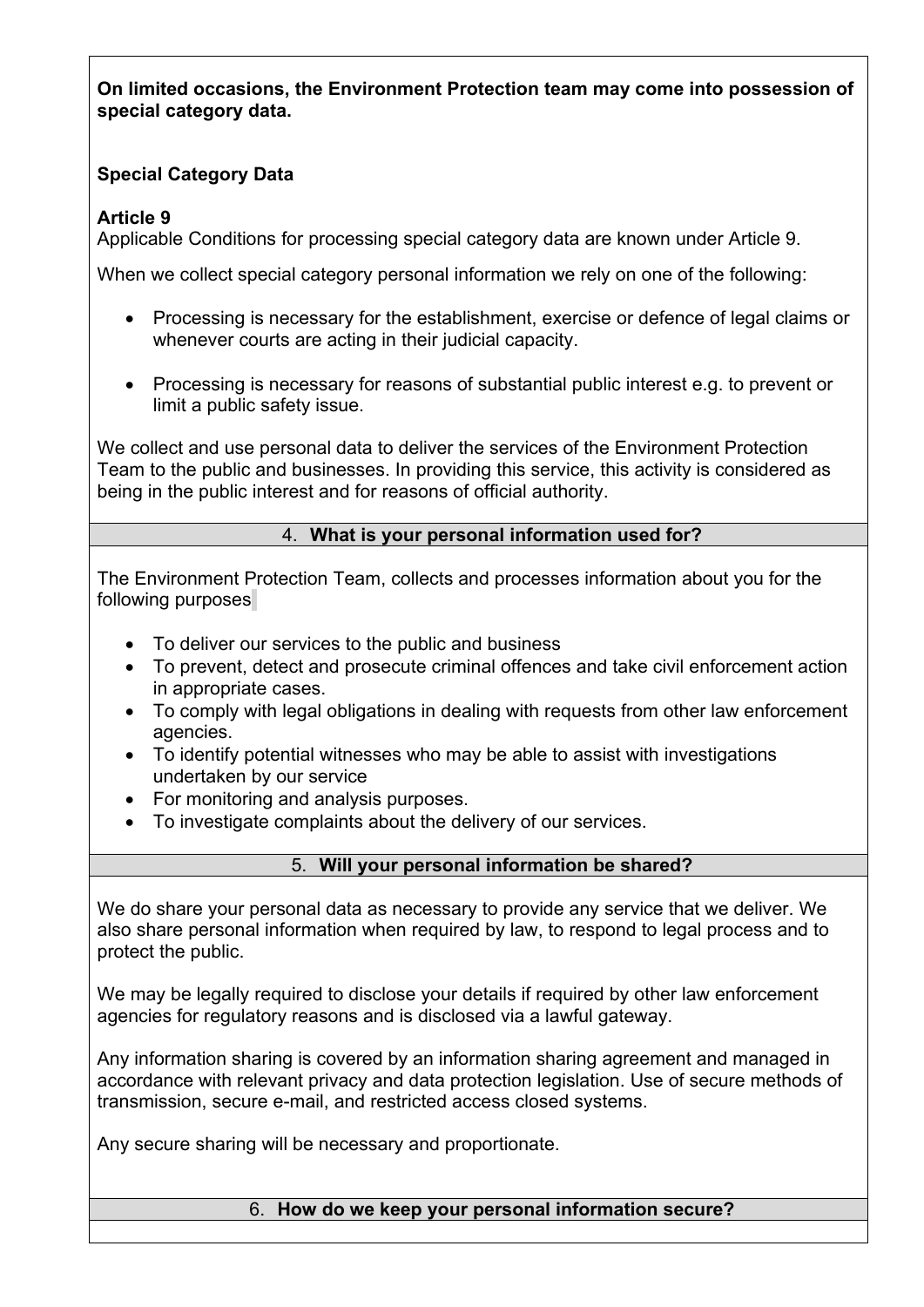The security of your personal information is important to us. This is why we follow a range of security policies and procedures to control and safeguard access to and use of your personal information.

Where information is held on / shared with systems external to DCC, user access to systems is controlled, to systems and networks, to make sure that people who are not allowed to view it cannot get access to your personal information. Some systems require details to be anonymised prior to sharing.

Training for staff is undertaken to make them aware of how to handle information and how and when to report when something goes wrong.

# 7. **How long will we keep your personal information?**

Our service investigates complaints, advises businesses and undertakes investigations into breaches of the law. After we undertake an enquiry or investigation, or deliver a service to you, we have to keep your information as a business record of what was delivered.

By law we retain information relating to requests for service and complaints received and investigated, where it constitutes a record for a period of 6 years after closure of the enquiry.

Other information which is not deemed a record, such as an e-mail may only be kept for as long as necessary and deleted before the expiry of the 6 year period.

Document retention is in accordance with corporate and service specific retention guidelines.

## 8. **Is your personal information processed outside the European Union (EU)?**

We do not regularly process your personal information outside the EU.

Where investigations are cross border and extend beyond the EU, in individual cases, this would be for law enforcement purposes. In individual cases for a legal purpose.

### 9. **Marketing (if applicable)**

At no time will your information be passed to organisations external to us and our partners for marketing or sales purposes or for any commercial use without your prior express consent.

### 10.**What are your Information Rights?**

Your Information Rights are set out in the law. Subject to some legal exceptions, you have the right to:

- Have any inaccuracies corrected;
- Have your personal data erased;
- Place a restriction on our processing of your data;
- Object to processing; and
- •

To learn more about these rights please see the ICO website.